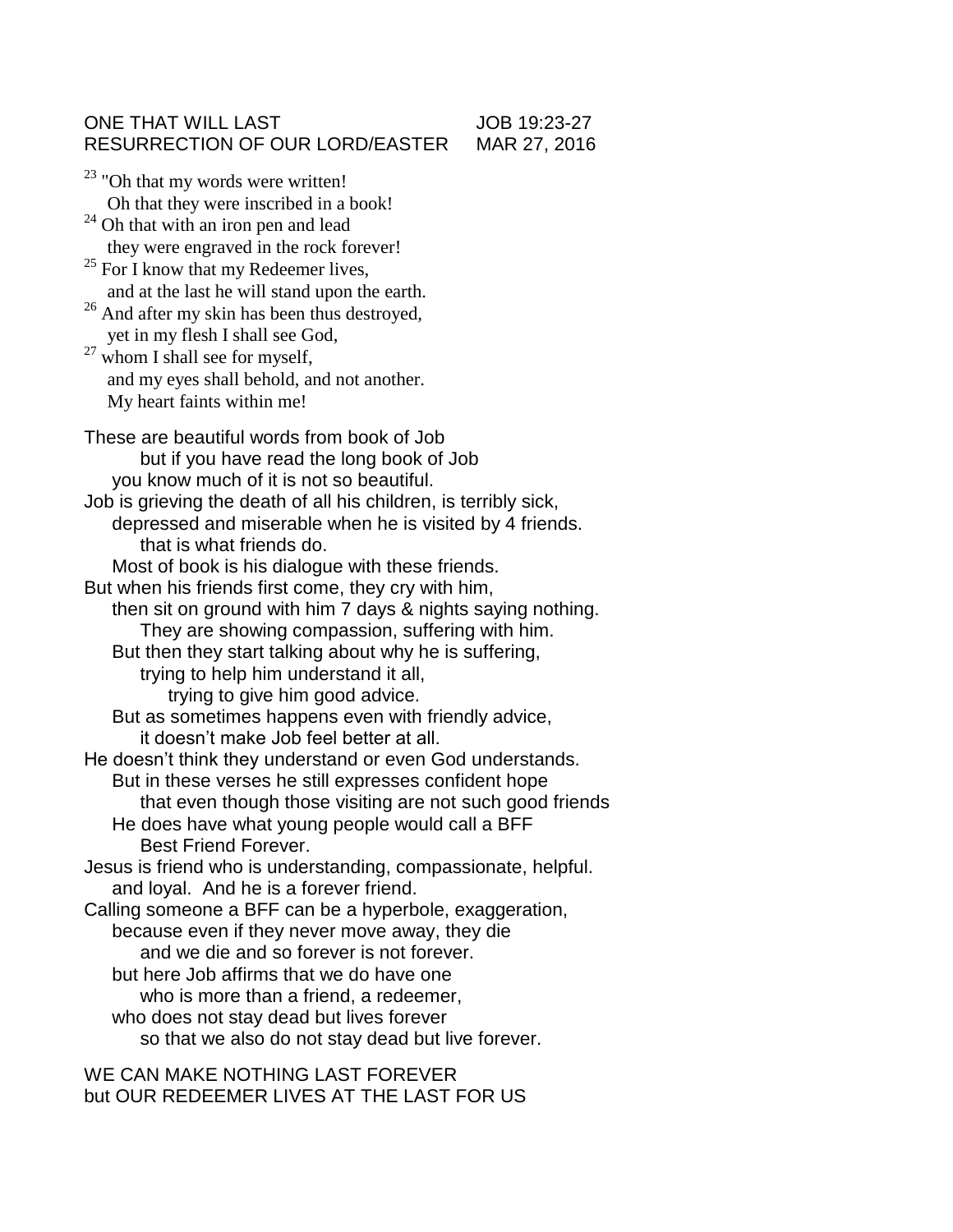## so that WE WILL SEE GOD AT LAST FOR OURSELVES

WE CAN MAKE NOTHING LAST FOREVER  $23$  "Oh that my words were written! Oh that they were inscribed in a book!  $24$  Oh that with an iron pen and lead they were engraved in the rock forever! What would you do if you wanted to record something forever? You probably have in your closets things you wanted to record to remember and to pass on to posterity. Depending on your age, they may be an 8 mm movie, a VCR tape, a cassette, a DVD or a memory stick. Good luck with any of those in 100 years. That's the problem with forever. Things keep changing. For saving things, Job's technology of writing them down is probably better than anything else. His words are among the oldest ever written we still have but Job is still hard to read because language changes language it is written in is so ancient we no longer know what some of the words mean. One reason Job's words have been preserved is not just because they were written down - and not on rock, but because they were memorable. They were written on people's hearts because of the powerful message. We may like to preserve things in life: savings, property, health, which is hard to do for long & impossible to do forever, But another concern is preserving not just what we have, but who we are: the immortality of being remembered. We may hope this happens by our being engraved on hearts of good friends or family members. None of this was going so well for Job What he had was not lasting. At beginning of book he loses all his property, all his children & his health. All he has left is his wife, his friends and his God and he wasn't getting along with any of them too well. His wife was tired of seeing his misery and suggested that he curse God and die. His friends kept trying to explain that since God is righteous surely he had done something to deserve his suffering and he would be better if he just admitted it. Job keeps insisting that is not true, it is all unfair, and he wishes he could talk to God face to face to make his case but God seems far away. One reason things we have don't last is decay over time caused by elements, microbes & germs too small to see.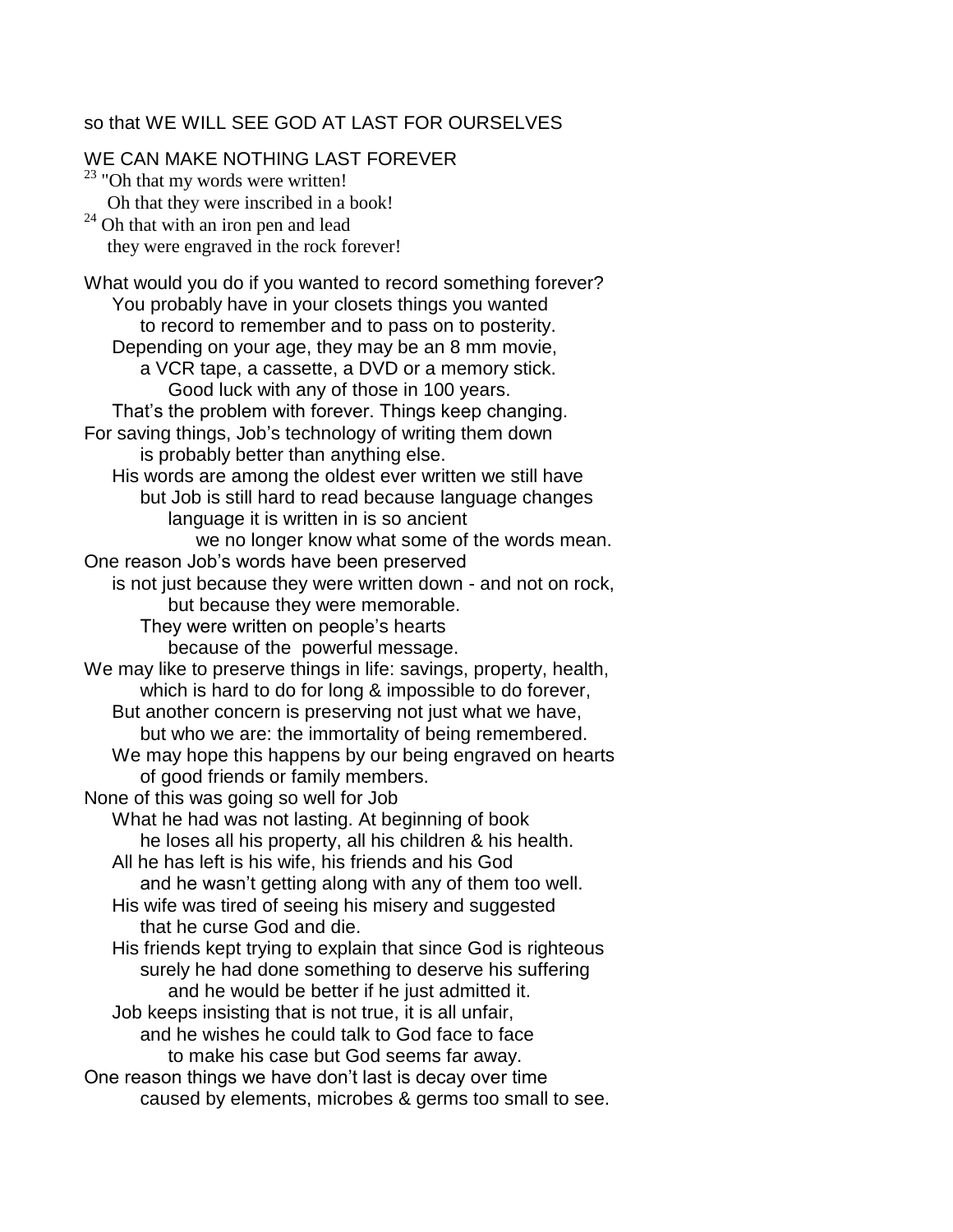It has been found our very bodies have millions of microbes that are a natural part of who we are. Who we are is also ruined by decay. To a degree Job's friends were right we do all deserve suffering even if, like Job no one can point to any special sin because of the sin that is just a natural part of us, which is why we all die, which corrupts relationships, and makes us spiritually allergic to God so that we can't stand his holy presence. But although Job's friends may be partly right, they are no help. Our only help, Job recognizes, is that OUR REDEEMER LIVES AT THE LAST FOR US  $25$  For I know that my Redeemer lives, and at the last he will stand upon the earth. If things went so bad for you that you lost all you had, your savings, possessions, even your ability to work, and were so deep in debt the property you used to make a living was foreclosed on you would need a special kind of friend, a Redeemer. The Hebrew word for Redeemer here means a relative who buys back inherited property to keep it in the family. A redeemer is something like a cosigner on a loan who pays off the debt when you can't. Job is confident, no matter how bad things get, he has a redeemer, not just for his real estate but for his life. His friends suggest he is morally bankrupt, a hypocrite, but he says no, he is still solvent. He may be a poor miserable sinner himself but he has a redeemer who is as good as gold and is rich in mercy to take care of his debt. And Job says that at the last he will stand upon the earth. The word he uses for earth is literally dust. When everything crumbles to dust, he will still be standing. Job is absolutely right. This one who comes at the last is Jesus. He is not just our friend but our brother who was born to be one of us. Because we have failed to give God the obedience we owe we are deep in debt and the wages of our sin is death. We die and return to dust. But Jesus perfect life has earned produced such a return he offers the free gift of life to all. By his death on the cross he has paid all our penalties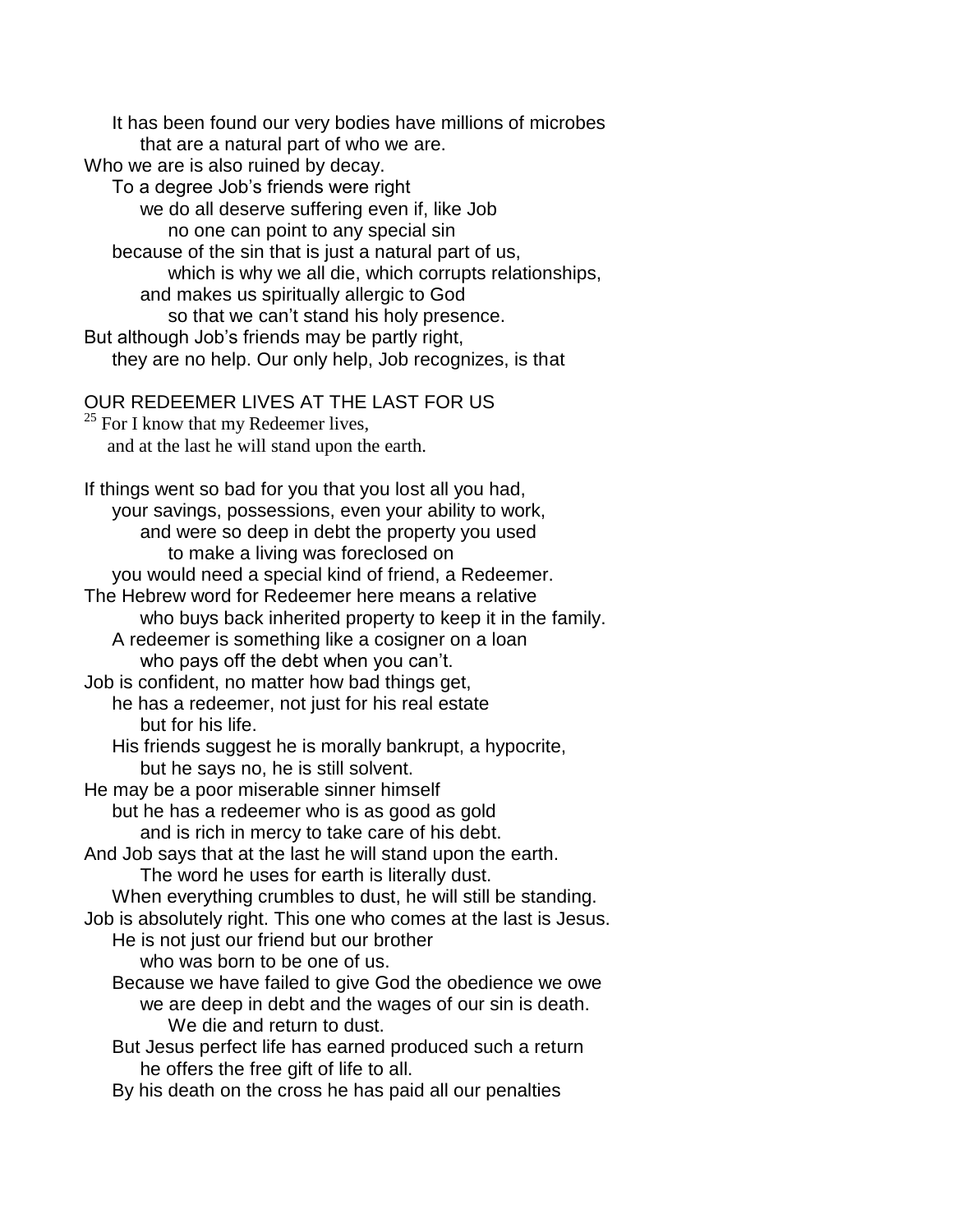and frees us from the debtors prison of hell.

- By his redemption he keeps our eternal inheritance in the family and restores us to God's family.
- And when all the dust settles, Jesus is still standing. He has risen again
- By his victorious resurrection, his enemies, death & the devil, have been crushed to dust under his feet.
	- Because he lives and reigns forever, on the last day
	- he will come again and stand on the earth as Lord of all.
- That is when, along with Job and all who have ever lived,

## WE WILL SEE GOD AT LAST FOR OURSELVES

- <sup>26</sup> And after my skin has been thus destroyed, yet in my flesh I shall see God,  $27$  whom I shall see for myself, and my eyes shall behold, and not another.
	- My heart faints within me!

When Jesus rose again on the first Easter even his best friends didn't believe it until they saw him with their own eyes.

But Luke tells us the women remembered & believed his words.

This is why we are here today,

even though we do not yet see him with our own eyes to be reminded of and believe his words.

Job knew and believed and was comforted in his troubles

even though he realized he didn't yet see God

or what he was up to in his life.

He didn't understand his ways or why he suffered.

But he did know that his Redeemer's living

meant he too would live again, real life in the flesh.

even after he had lost everything including his life,

and even his body had rotted away.

This is the real way what we are is preserved,

not just living on in someone's memory

but being turned from dust back to real life.

As Paul wrote to the Corinthians, all the dead will be raised.

As we say in creed, we believe in resurrection of the body.

This is not good news for those who refuse to be God's friends. The last day means they can no longer deny his truth

and no longer pretend to hide from him.

But for us it is the best good news of all

because it means we will see the smiling face

of him who is our best friend forever.

No longer will God need to shield us

from being blinded by his glory

by hiding himself in a lowly manger, on a deadly cross, in simple bread and wine, in common written words.